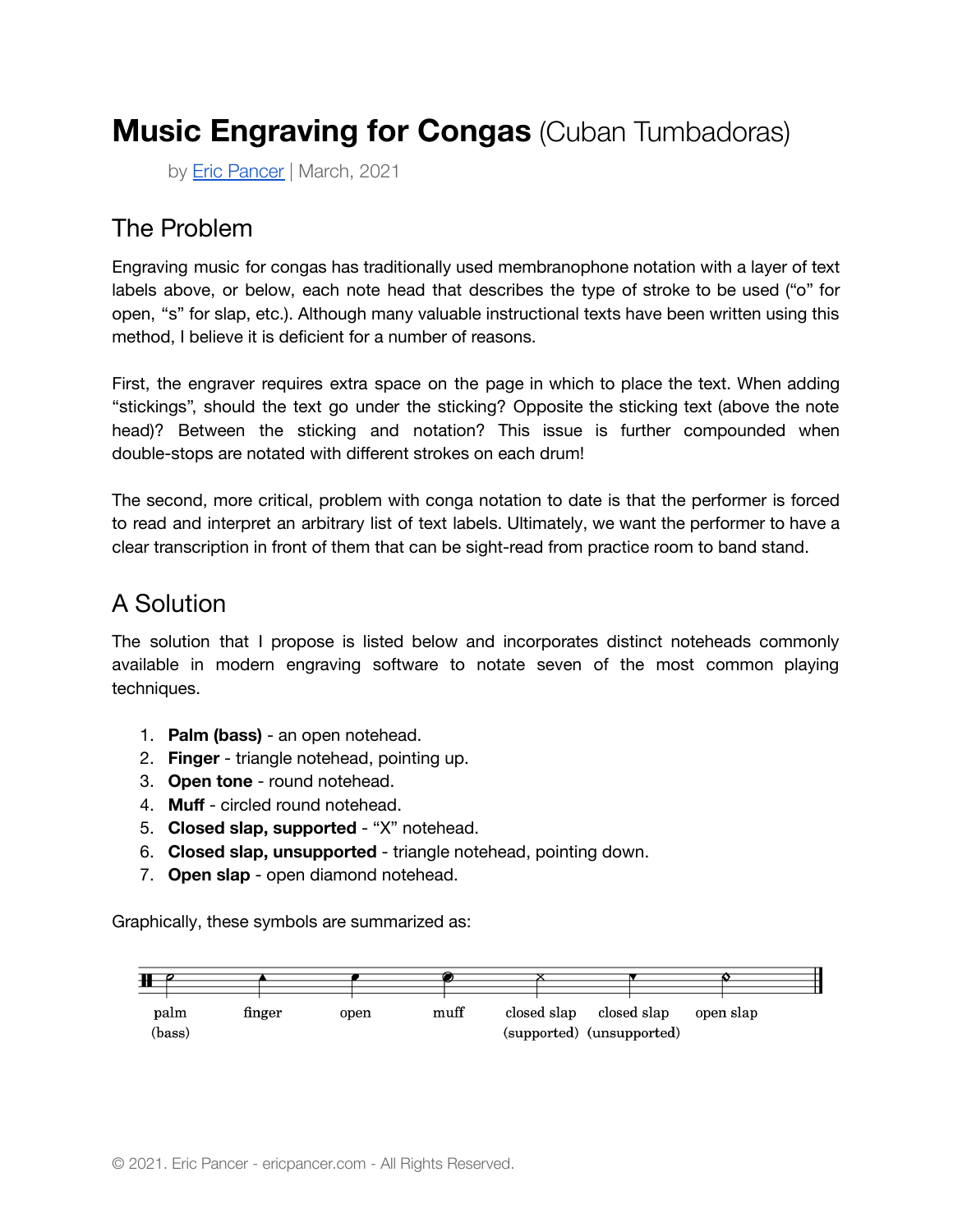#### Example Usage

The following figure shows the system in use, with stickings, to transcribe a Havana-style Columbia rhythm with and *floreo* (embellishment).



#### Multiple Drums

The proposed system also quickly allows the player to visualize a melody between multiple drums and sight-read double-stops easily without having to discern various text labels and correspond them to noteheads within the staff.

Here is an example of an Abakuá rhythm for two drums using the proposed system.



### Notating the Manoteo

The manoteo is one of the important movements in conga technique. The movement is a palm-to-finger stroke. When joining this movement together, maestro José Eladio, head of the percussion department at the National School of Art (La ENA) in Havana, Cuba, uniquely notates it with a slur in his book *"Afro-Cuban Percussion Workbook"* [1]. This is an elegant method to engrave the movement and I have chosen to continue using it within the proposed system. An example follows.



### The Closed Slap

There are (at least) two distinct methods by which to execute a closed slap:

1. The performer may "close" the drum by holding the opposite hand on the skin of the drum. This technique may also be referred to as a "supported closed slap".